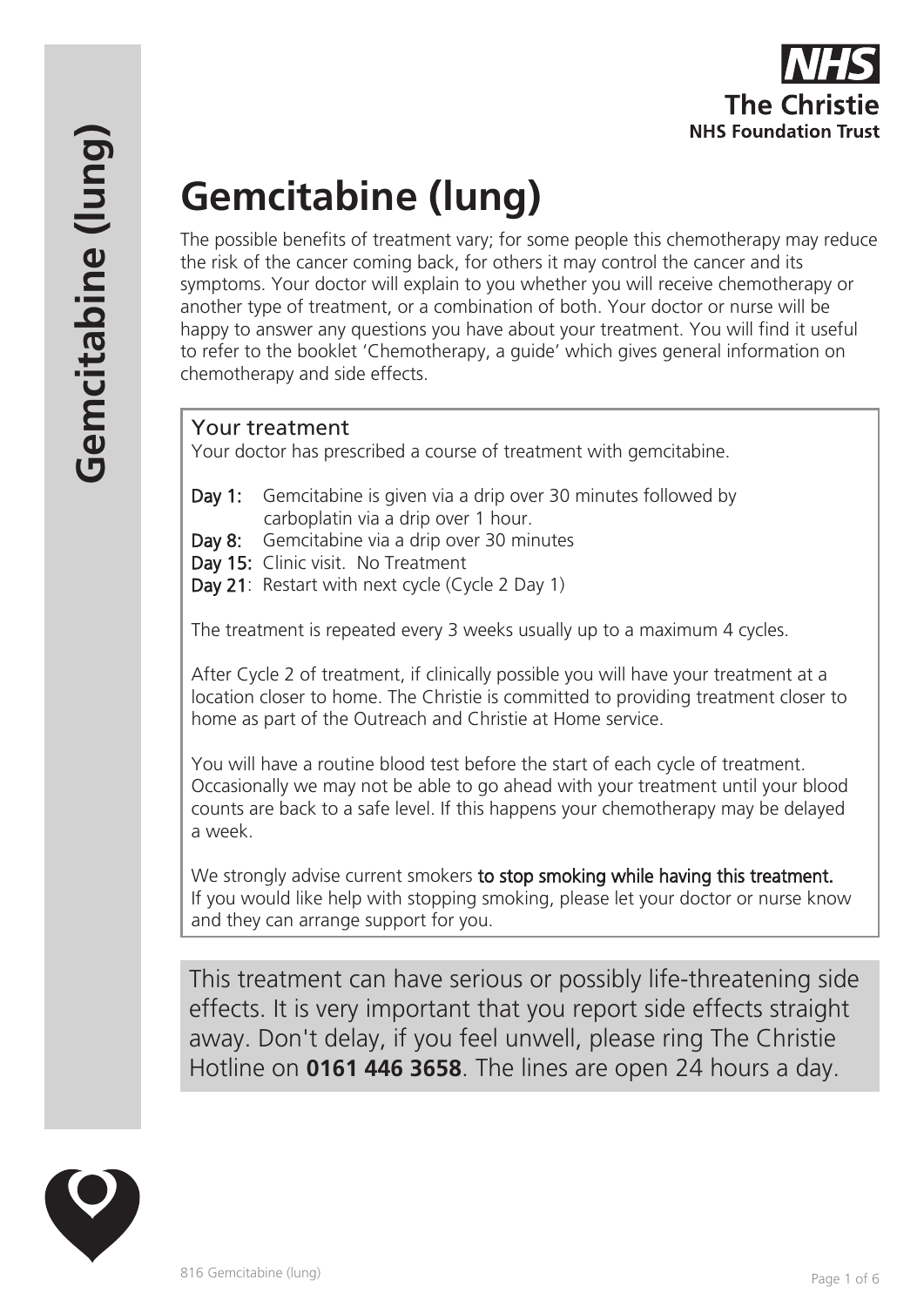## • Increased risk of serious infection

You are vulnerable to infection while you are having chemotherapy. Minor infections can become lifethreatening in a matter of hours if left untreated. Symptoms of infection include fever, shivering, sweats, sore throat, diarrhoea, discomfort when you pass urine, cough or breathlessness. We recommend that you use a digital thermometer so you can check your temperature. You can buy one from your local chemist. You may be given injections or antibiotics to help reduce the risk of having a serious infection.

#### If you feel unwell, you have symptoms of an infection or your temperature is 37.5ºC or above, or below 36ºC contact The Christie Hotline straight away.

#### Flu vaccinations

Is it alright for me to have a flu jab during the time I'm having chemotherapy? It's safe to have a flu jab, but depending on the sort of chemotherapy you have had, it may not give quite as much protection against infection as usual. Some patients may need two vaccinations. However, if you're thinking of having any other vaccinations, do check with your Christie doctor first, because some vaccines should be avoided.

## Possible side effects

Chemotherapy can cause many different side effects. Some are more likely to occur than others. Everyone is different and not everyone gets all the side effects. Most side effects are usually temporary, but in some rare cases they can be life-threatening. It is important to tell your hospital doctor or nurse about any side effects so they can be monitored and, where possible, treated.

# Common side effects (more than 1 in 10)

## • Anaemia (low number of red blood cells)

While having this treatment you may become anaemic. This may make you feel tired and breathless. Let your doctor or nurse know if these symptoms are a problem. You may need a blood transfusion.

#### • Bruising or bleeding

This treatment can reduce the production of platelets which help the blood clot. Let your doctor know if you have any unexplained bruising or bleeding, such as nosebleeds, bloodspots or rashes on the skin, and bleeding gums. You may need a platelet transfusion.

#### • Mild nausea and vomiting (sickness)

You may have mild nausea and vomiting. You may be given anti-sickness tablets to take at home. If you continue to feel or be sick, contact your GP or this hospital, your anti-sickness medication may be changed or increased.

#### • Lethargy

Some chemotherapy may make you feel tired and lacking in energy. It can be frustrating when you feel unable to cope with routine tasks. If you do feel tired, take rest and get help with household chores. If necessary, take time off work. Gentle exercise such as a daily walk can be beneficial.

#### • Flu-like symptoms & headaches

Some chemotherapy may cause flu-like symptoms such as fever, aches and pains and shivering about 3 to 5 hours after it is given. These symptoms are temporary and should go within 12 to 24 hours. Paracetamol will help. If your symptoms are particularly severe, tell your doctor on your next visit.

#### • Skin rash

You may develop a skin rash. This is usually mild and easily treated. Please tell your doctor on your next visit.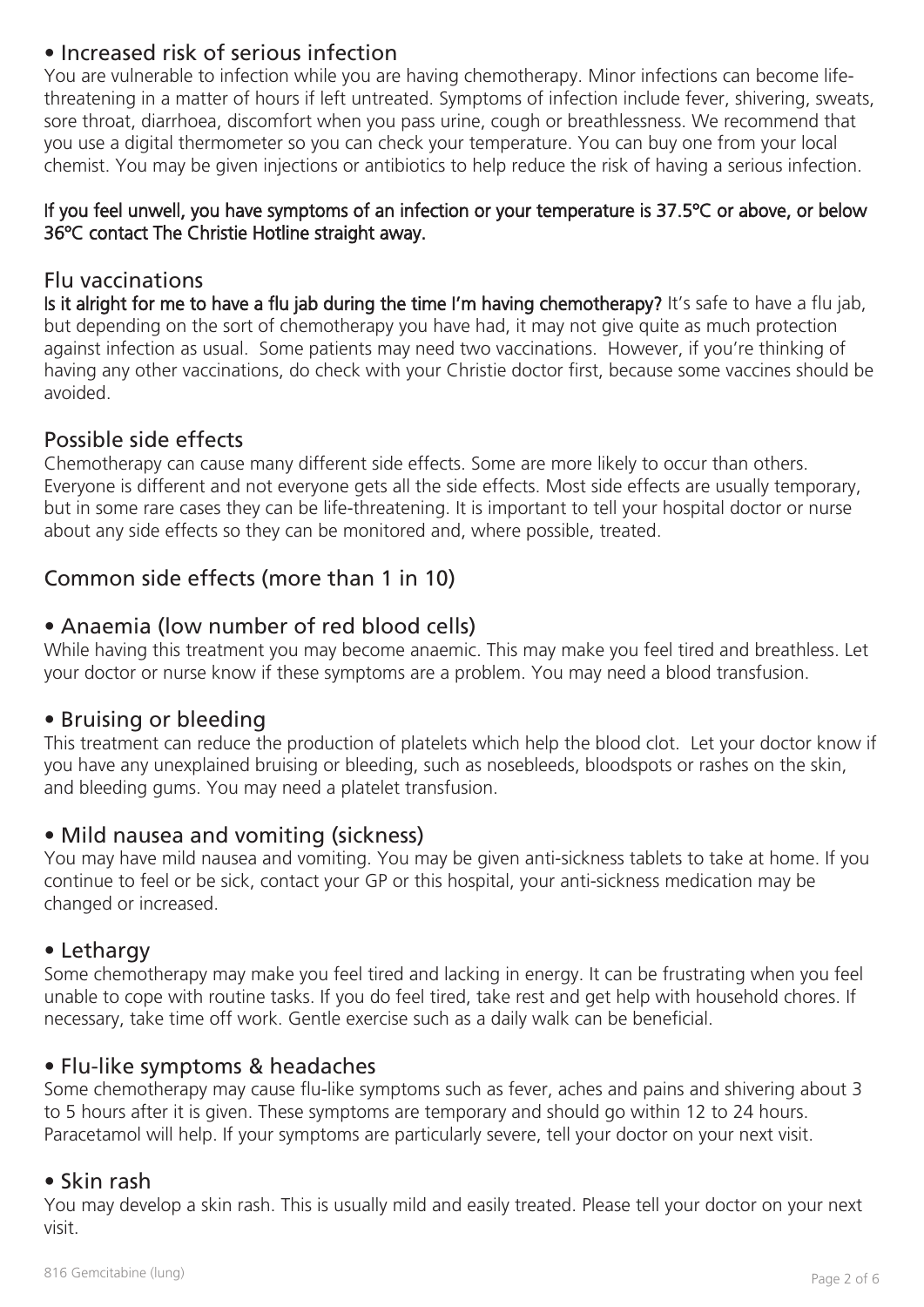# Less common side effects (less than 1 in 10)

#### • Drowsiness

Gemcitabine may cause drowsiness. Take care if you are driving or operating machinery following the treatment.

#### • Sore mouth

Your mouth may become sore or dry, or you may notice small mouth ulcers during this treatment. Drinking plenty of fluids and cleaning your teeth regularly and gently with a soft toothbrush can help to reduce the risk of this happening. We can prescribe a mouthwash for you to use during treatment. You can dilute this with water if your mouth is sore. Ask your doctor or nurse for further advice. There is also general mouth care information in the chemotherapy booklet. If you continue to have a sore mouth, please contact The Christie Hotline on 0161 446 3658.

#### • Upset bowels

You may get upset bowels with this chemotherapy:

Diarrhoea If this becomes a problem while you are having treatment, anti-diarrhoea tablets can be bought from a pharmacy or prescribed by your GP for a temporary period until this is resolved. If the problem persists contact The Christie. Ask the staff for a copy of 'Eating: help yourself' which has useful ideas about diet when you are having treatment.

Constipation Try to drink plenty of fluids and eat foods high in fibre. Tell your doctor who may prescribe a suitable laxative.

#### • Fluid retention (common)

Your feet/legs may become swollen on this chemotherapy. If this is mild, no specific treatment is needed. Keeping your feet and legs raised may help. Tell your doctor if the swelling is severe.

#### • Hair thinning

Some hair loss may occur during treatment, although this is unlikely. It is advisable to avoid perms, colours, use of hot brushes and vigorous, frequent washing that could increase hair loss. Please remember that this is a temporary side effect and your hair will grow back when your treatment is completed. Very rarely, hair loss can be permanent.

The cancer information service offers a coping with hair loss service to all patients where support, information and advice will be given. Drop in, contact 0161 446 8100 or email informationcentre@christie.nhs.uk Information about the wig service can also be found here and vouchers for wigs can also be obtained for eligible patients. The wig room provides a drop in service, please see The Christie leaflet 'The wig fitting service' for further information.

The Maggie's Centre runs a Talking Heads hair loss support workshop for anyone who is anticipating or experiencing hair loss (both men and women). These sessions cover the practicalities of hair loss as well as offering support with its emotional impact. Contact Maggie's on 0161 641 4848 or email manchester@maggiescentres.org.

## Rare side effects (less than 1 in 100)

#### • Extravasation

Extravasation is when chemotherapy leaks outside the vein. If you develop redness, soreness or pain at the injection site at any time please let us know straight away.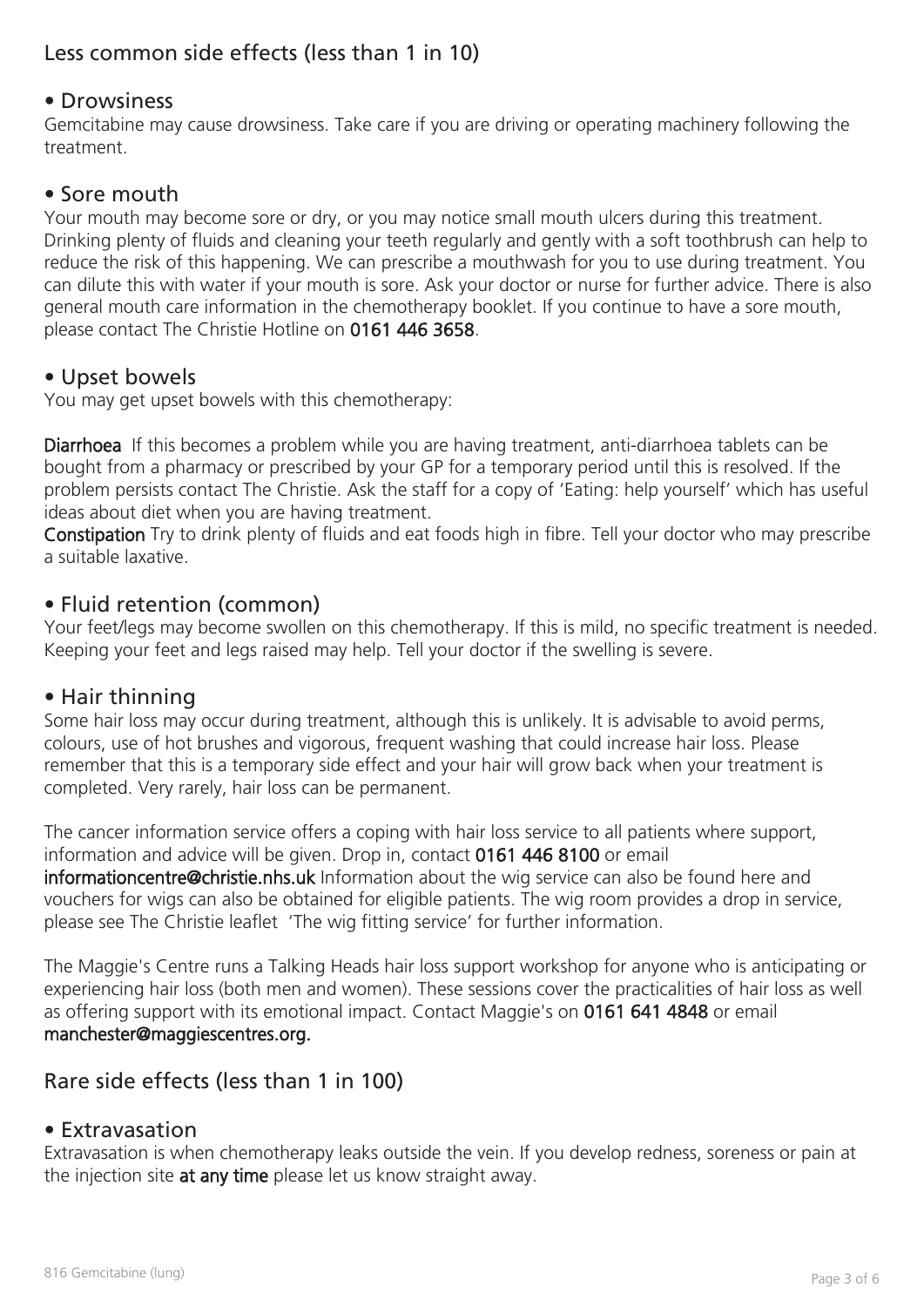#### • Breathlessness

Very rarely this chemotherapy can cause inflammation of your lungs. This can make you breathless. Tell your doctor if you develop this problem while you are having this chemotherapy. Stopping the chemotherapy and taking steroids will help.

#### Serious and potentially life threatening side effects

In a small proportion of patients chemotherapy can result in very severe side effects which may rarely result in death. The team caring for you will discuss the risk of these side effects with you. Other medicines: Please ask your doctor at The Christie for advice about any other medication you are taking, including non-prescribed medicines, complementary therapies and herbal medicines.

#### Other medicines:

Please ask your doctor at The Christie for advice about any other medication you are taking, including non-prescribed medicines, complementary therapies and herbal medicines.

## Sex, contraception and fertility

Protecting your partner and contraception: We recommend that you or your partner use a condom during sexual intercourse while you are having the course of chemotherapy. Chemotherapy is dangerous to unborn babies and this will also protect you and your partner from any chemotherapy drugs that may be present in semen and in the vagina. If you suspect that you may be pregnant please tell your doctor immediately.

Fertility: This chemotherapy may affect your ability to have children. Your doctor or nurse should have discussed this with you. If not, please ask them before you start treatment.

Loss of periods: Due to the effect of chemotherapy on the ovaries, you may find that your periods become irregular or stop. This is more likely in women over the age of 40 when most women will notice some change in their periods. It is less common in women under the age of 40 but does still happen and can result in significant menopausal symptoms (see section below). Even if your periods stop completely during chemotherapy your periods may come back several years later. This means that you may be able to become pregnant even many years after chemotherapy. It is very important to use contraception if you don't want to get pregnant.

Menopausal symptoms: When the ovaries stop working due to chemotherapy or during a natural menopause most women experience symptoms such as hot flushes, sweats (night and day) and vaginal dryness. These hormonal changes can make the vagina feel as though it has shrunk and become less easy to stretch. This is called vaginal atrophy and can result in discomfort, pain on sexual intercourse, itching and recurrent urine infections. If your ovaries don't start to work again, the vaginal symptoms can be permanent, although the flushes and sweats tend to reduce and stop over a small number of years. Some women who have already gone through menopause may notice their symptoms worsening for a time after chemotherapy.

The vaginal symptoms can start early and the longer they are left the harder they can be to treat. Please contact your specialist nurse either in clinic or by phone when the symptoms first develop if you would like help. Symptoms can be managed in several ways including gels, essential oil pessaries and sometimes local oestrogen replacement. You may also find it helpful to request the booklet 'Menopausal symptoms and breast cancer' by Breast Cancer Now (either from your specialist nurse, the cancer information centre at The Christie, or online).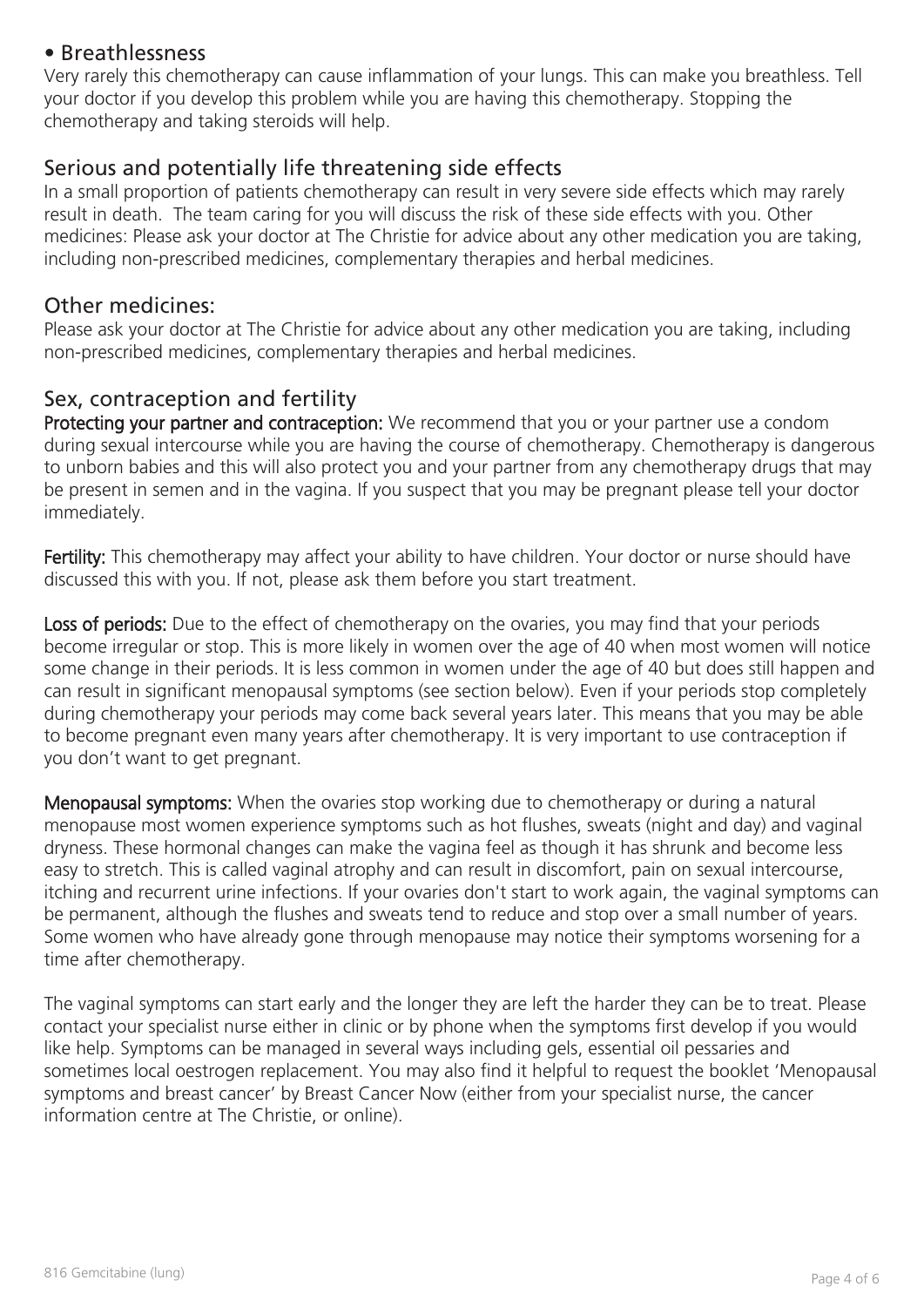## Late side effects

Some side effects may become evident only after a number of years. In reaching any decision with you about treatment, the potential benefit you receive from treatment will be weighed against the risks of serious long term side effects to the heart, lungs, kidneys and bone marrow. With some drugs there is also a small but definite risk of developing another cancer. If any of these problems specifically applies to you, the doctor will discuss these with you and note this on your consent form.

## **Contacts**

If you have any general questions or concerns about your treatment, please ring the area where you are having treatment:

Administration enquiries - 0161 918 7606/7610 Chemotherapy nurse - 0161 918 7171 Clinical trials unit - 0161 918 7663 Lung cancer nurse team - 0161 918 2595

Your doctor's secretary .................................................. 0161 .............

Your consultant is: .....................................................................

Your hospital number is: ...........................................................

Your key worker is: ....................................................................